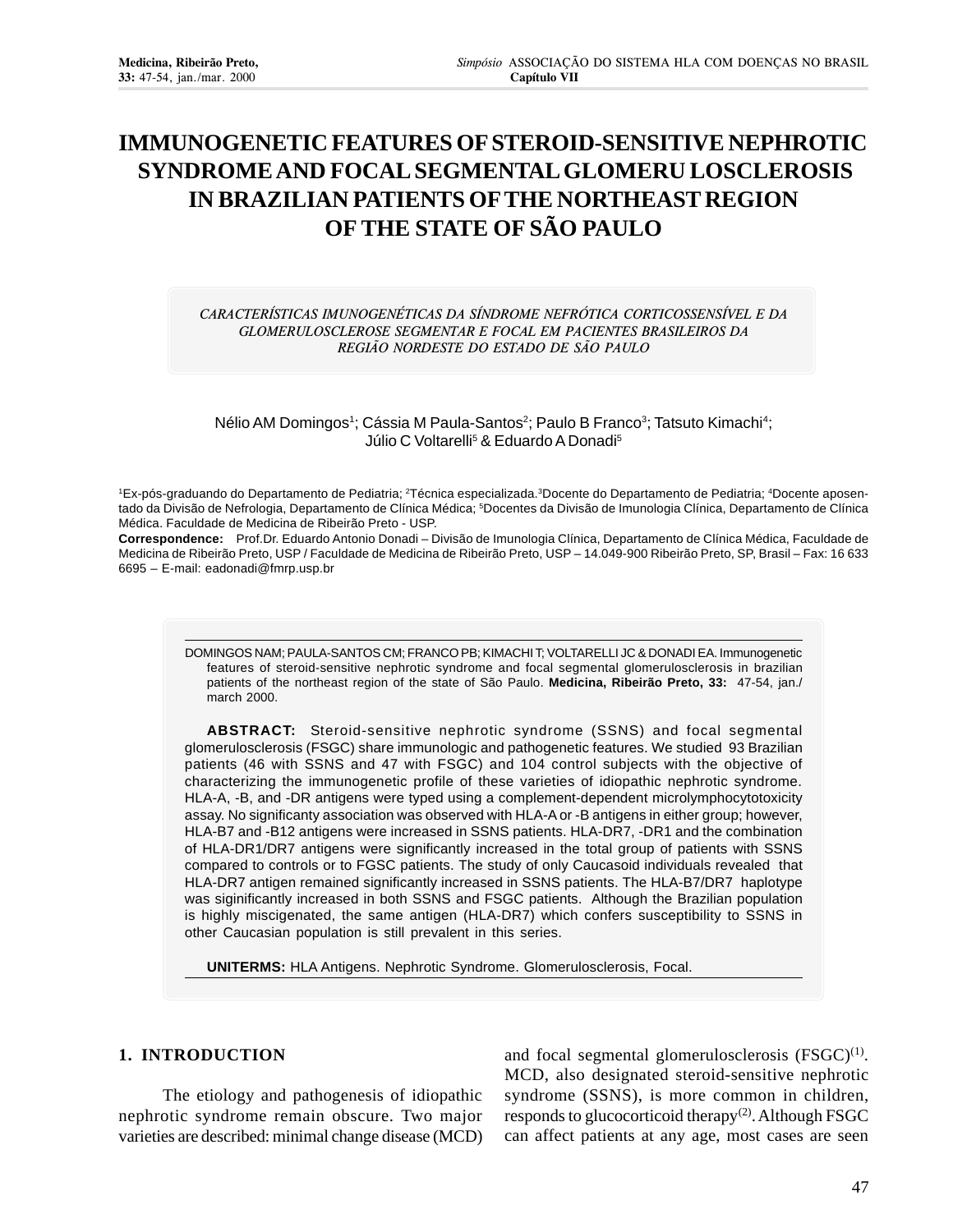between 25 and 35 years<sup>(3)</sup>. Since there is the possibility of transition from MCD to FSGC, it has been hypothesized that these diseases are two extremes of one spectrum and may represent different stages of a single disease<sup> $(1,4)$ </sup>. It is also assumed that both conditions share immunopathogenetic mechanisms, i.e., association with diseases showing well-established immunologic features, response to glucocorticoids, alkylating agents and cyclosporine, increased incidence of atopic disorders in SSNS and recurrence of nephrotic syndrome after renal transplantation in  $FSGC^{(1,2,5)}$ . In addition, the diseases associated with idiopathic nephrotic syndrome share several immunological alterations such as the presence of circulating factors which promote proteinuria and increased serum levels of autoreactive IgA antibodies and interleukins<sup> $(5/10)$ </sup>. In family studies, the presence of multiplex cases of idiopathic nephrotic syndrome sharing HLA antigens has suggested the influence of immunogenetic markers $(2,11)$ . Immunogenetic studies of unrelated patients conducted on distinct populations have shown associations with HLA class I (HLA-B8, –B12) and class II (HLA-DR7) antigens for idiopathic nephrotic syndrome patients irrespective of the variant  $FSGC^{(12/17)}$ . In order to identify the immunogenetic profile in a Brazilian population from the Northeast region of the State of São Paulo presenting with SSNS or FSGC, and to address the question of whether SSNS and FSGC share immunogenetic markers, we typed HLA- (A,-B and - DR) antigens in 2 series of patients presenting with one of these two conditions. Considering that the Brazilian population is highly miscegenated, we further compared HLA frequency between Caucasoid patients (SSNS and FSGC) and controls.

# **2. PATIENTS AND METHODS**

### **2.1. Subjects**

Forty-six (29 males) steroid-sensitive nephrotic syndrome patients, age of onset  $1-10$  years (median  $=$ 3), 38 Caucasoids (83%), 5 Mulattoes (11%) and 3 Negroes (6%), seen at the Division of Pediatric Nephrology, School of Medicine of Ribeirão Preto, University of São Paulo, Brazil, from 1986 to 1995, were studied. A total of 26 children were diagnosed before the age of 4 and 20 after that age. The diagnosis of SSNS was performed on the basis of clinical and laboratory evidence of nephrotic syndrome, i.e, edema and proteinuria  $> 40$  mg/hour/m<sup>2</sup>/day, and serum albumin < 3.0 g/dl. Neither macroscopic hematuria nor elevation of arterial pressure was observed. All patients responded to treatment with 60 mg/m<sup>2</sup>/day predisone for 4-6 weeks, presenting remission of clinical and laboratory features of nephrotic syndrome. After a follow-up period of 5 years, 148 relapses, ranging from 1 to 11 (median=3 relapses), occurred in 38 (83%) of these patients, and 19 patients were steroid-dependent. These patients who responded to the treatment with prednisone were included in the SSNS group.

Forty-seven (29 males) patients with idiopathic focal segmental glomerulosclerosis, aged 12-74 years (median  $= 31$ ), 37 Caucasoids (79%), 5 Mulattoes (12%) and 4 Negroes (9%), seen at the Division of Nephrology, School of Medicine of Ribeirão Preto, University of São Paulo, Brazil, from 1986 to 1995, were also studied. The clinical/laboratory features of the patients can be summarized as follows: a) all patients presented nephrotic syndrome; b) 14 (30%) had normal blood pressure and creatinine clearance; c) 18 (38%) presented hypertension and low creatinine clearance; d) 15 (32%) exhibited only hypertension or only low creatinine clearance; e) relapses were observed in 16 patients (34%). All patients underwent renal biopsy (light plus immunofluorescence microscopy) which was characteristic of FSGS. Other underlying diseases were excluded. Treatment with prednisone 1.0 mg/kg body weight, or alkylating agents (cyclosphosphamide or chlorambucil) combined with low doses of prednisone was followed by complete remission (38%) or partial remission (17%) or absence of remission (29%). Five patients (10%) had end-stage renal disease and 2 (4%) were on enalapril treatment.

A total of 104 control individuals, 85 Caucasoids (82%), 14 Mulattoes (14%) and 4 Negroes (4%), from the same geographical area and presumably of similar ethnic background, were also typed for HLA antigens.

#### **2.2. HLA antigens**

Mononuclear peripheral blood cells were isolated using a Ficoll-Hypaque gradient at a density of 1.077 g/ml. B-lymphocytes were recovered by adherence to nylon wool (Robbins Scientific - USA). HLA typing was performed using a complement-dependent microlymphocytotoxicity assay $(18)$ . The following antisera were used: HLA - A(A1, A2, A3, A9, A10, A11, A19, A23, A24, A25, A26, A28, A29, A30, A31, A32, A33, A34, A36); HLA-B(B5, B7, B8, B12, B13, B14, B15, B16, B17, B18, B21, B22, B27, B35, B37, B38, B39, B40, B41, B42, B44, B45, B47, B48, B49, B50, B51, B52, B54, B55, B56, B60, B61, B64, B65,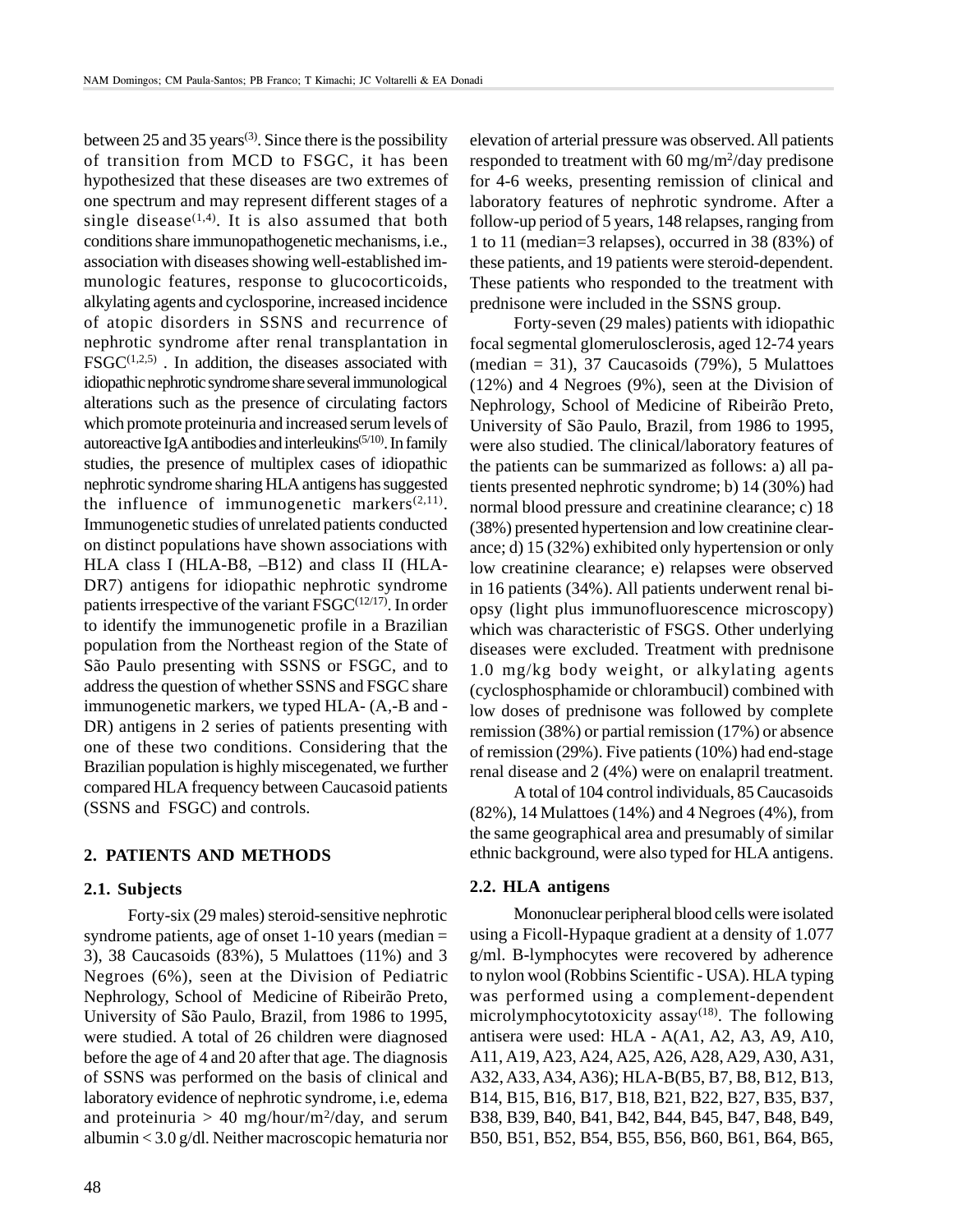B70) and HLA - DR (DR1 - DR10), DR52, DR53, from France Transplant (France) and Biotest (Germany). Complement was obtained from a pool of normal rabbit sera.

## **2.3. Statistical analysis**

Comparisons of HLA frequencies between patients and controls were estimated using the twotailed exact Fisher test, with corrections of p value (pc) according to the number of HLA specificities tested and the number of comparisons. Differences were considered significant only when pc< 0.05. Relative risk (RR), which indicates how many times more often the disease occurs in individuals with the HLA marker compared to those without it was calculated. A relative risk greater than 1 is seen when the antigen is more frequent in patients than in controls and indicates an increased risk to develop the disease. When the RR is greater than 1 the etiologic fraction (EF) can be estimated and it is also called the attributable risk at the population level, i. e., the EF indicates how much the HLA marker under study contributes to the development of the disease at population level  $(19)$ .

# **3. RESULTS**

The frequency of HLA-A, -B, and -DR antigens observed among patients (SSNS and FSGS) and controls is shown in Tables I-III. In addition, the frequency of HLA antigens, studying only Caucasoid patients and controls, is also shown in these tables.

No significant HLA-A or -B association with SSNS or FSGS was found (Tables I and II).

Compared to the respective control group, HLA-DR7 antigen was significantly increased in total group and Caucasoid patients presenting with SSNS  $pc = 0.016$  and 0.017, respectively), conferring RR of 4.31 and 4.29, respectively, and an EF of 0.4 for both groups. HLA-DR1 antigen was significantly increased only in the total group of SSNS patients  $(pc = 0.036)$ , conferring an RR of 3.83 and a EF of 0.45 (Table III). Comparisons within subsets of SSNS (no relapses, infrequent relapses or frequent relapses, and age of onset  $<$  4 years or  $>$  4 years) did not show significant differences. In the SSNS group as a whole, the combination of both HLA-DR1/DR7 antigens occurred in 15 of 46 patients and in only 3 of 104 controls (pc < 0.001, RR = 15.30, EF = 0.31).

|                 | <b>SSNS</b>       |                  | <b>FSGS</b>       |                  | <b>CONTROL</b>     |                           |
|-----------------|-------------------|------------------|-------------------|------------------|--------------------|---------------------------|
| <b>HLA-A</b>    | Total<br>$(n=46)$ | Cauc<br>$(n=38)$ | Total<br>$(n=47)$ | Cauc<br>$(n=37)$ | Total<br>$(n=104)$ | Cauc<br>$(n=85)$          |
| A1              | 39                | 42               | 32                | 38               | 24                 | 22                        |
| A2              | 46                | 39               | 45                | 43               | 48                 | 52                        |
| A <sub>3</sub>  | 24                | 26               | 17                | 13               | 12                 | 12                        |
| A9              | 37                | 37               | 21                | 18               | 24                 | 18                        |
| A10             | $\overline{2}$    | 3                | $\overline{4}$    | 5                | 17                 | 16                        |
| A11             | 17                | 18               | 10                | 5                | 16                 | 16                        |
| A23 $(9)^*$     |                   |                  | $\,6$             | 8                | 3                  | $\ensuremath{\mathsf{3}}$ |
| A25 (10)        |                   |                  | $\overline{2}$    |                  | $\overline{4}$     | $\ensuremath{\mathsf{3}}$ |
| A28             | 20                | 16               | 21                | 22               | 10                 | 9                         |
| A29 (19)        | $\overline{2}$    | 3                | $\overline{4}$    | 5                | 10 <sup>1</sup>    | $\bf 8$                   |
| A30 (19)        |                   |                  | $\,6\,$           | 8                | $\overline{4}$     | $\ensuremath{\mathsf{3}}$ |
| A31 (19)        |                   |                  |                   |                  | $\overline{4}$     | $\ensuremath{\mathsf{3}}$ |
| A32 (19)        |                   |                  |                   |                  | 5                  | $\ensuremath{\mathsf{3}}$ |
| A33 (19)        |                   |                  | 6                 | 8                | $\overline{2}$     | $\mathbf{1}$              |
| A34 (10)        |                   |                  | $\overline{c}$    |                  |                    |                           |
| A36             |                   |                  | $\overline{4}$    | 5                |                    |                           |
| splits of HLA-A |                   |                  |                   |                  |                    |                           |

**Table I - Frequency (%) of HLA-A antigens in patients with steroid-sensitive nephrotic syndrome (SSNS), focal segmental glomerulosclerosis (FSGS), and control individuals, regarding all ethnic groups (total) and only the Caucasoid (Cauc) group**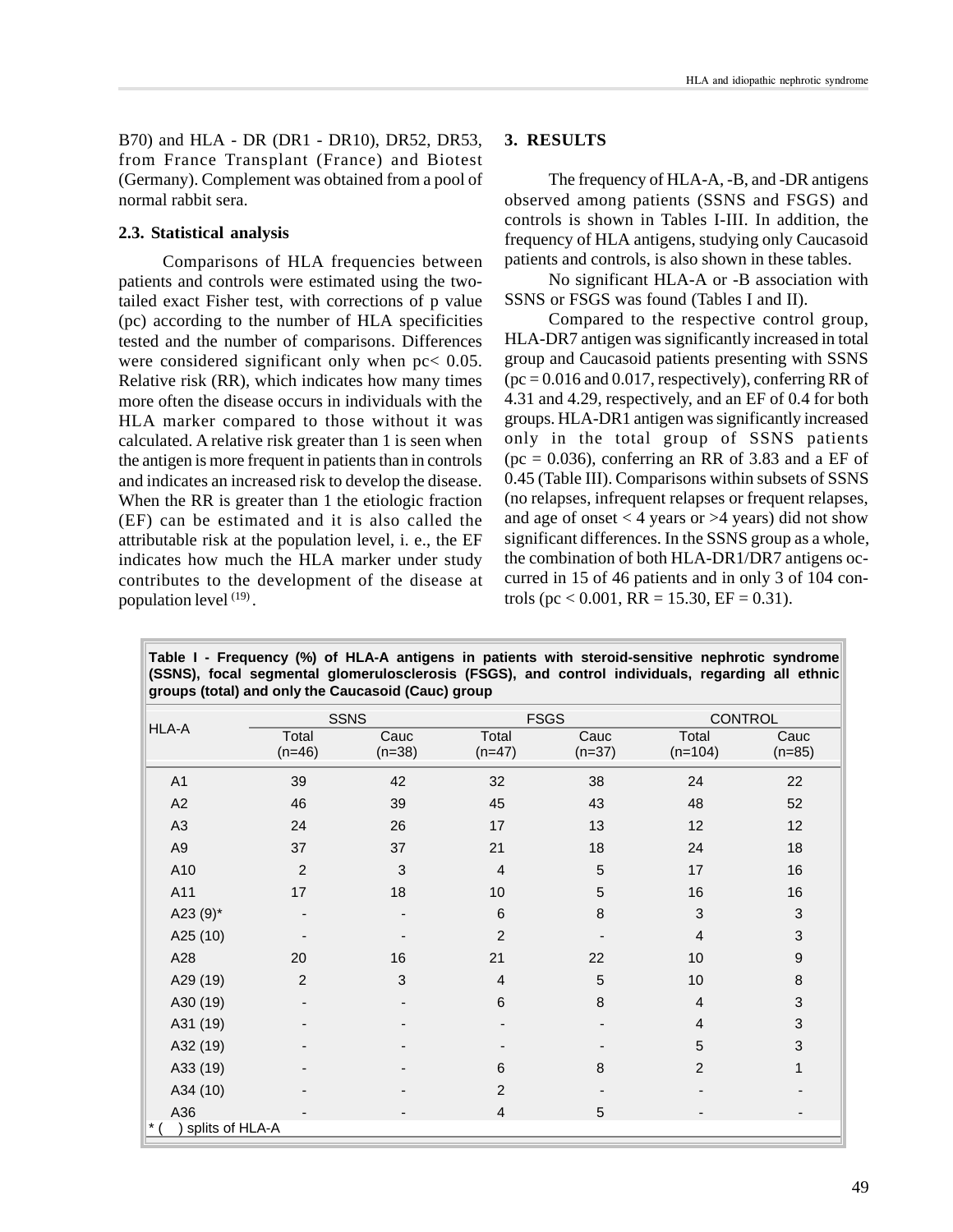| Table II - Frequency (%) of HLA-B antigens in patients with steroid-sensitive nephrotic syndrome |  |
|--------------------------------------------------------------------------------------------------|--|
| (SSNS), focal segmental glomerulosclerosis (FSGS), and control individuals, regarding all ethnic |  |
| groups (total) and only the Caucasoid (Cauc) group                                               |  |

|                                  |                          | <b>SSNS</b>              |                          | <b>FSGS</b>                  | CONTROL                 |                              |
|----------------------------------|--------------------------|--------------------------|--------------------------|------------------------------|-------------------------|------------------------------|
| HLA-B                            | Total<br>$(n=46)$        | Cauc<br>$(n=38)$         | Total<br>$(n=47)$        | Cauc<br>$(n=37)$             | Total<br>$(n=104)$      | Cauc<br>$(n=85)$             |
| B <sub>5</sub>                   | 28                       | 21                       | 28                       | 32                           | 13                      | 13                           |
| B7                               | 39                       | 37                       | 23                       | 27                           | 15                      | 16                           |
| B <sub>8</sub>                   | $\,6\,$                  | $\, 8$                   | 27                       | 24                           | 15                      | 15                           |
| <b>B12</b>                       | 37                       | 42                       | 17                       | 11                           | 15                      | 19                           |
| <b>B13</b>                       | $\overline{4}$           | $\sqrt{5}$               | 10                       | 11                           | 11                      | 11                           |
| <b>B14</b>                       | 11                       | 10                       | $\,$ 6                   | $\bf8$                       | 16                      | 18                           |
| <b>B15</b>                       | $\overline{2}$           | $\mathbf{3}$             | -                        | $\overline{\phantom{0}}$     | $\overline{7}$          | $\,6$                        |
| <b>B16</b>                       | $\overline{\phantom{a}}$ |                          |                          | $\qquad \qquad \blacksquare$ | 1                       | $\mathbf{1}$                 |
| <b>B17</b>                       |                          |                          | $\, 8$                   | $\bf 8$                      | $\overline{\mathbf{4}}$ | 5                            |
| <b>B18</b>                       |                          |                          | 8                        | 8                            | 19                      | 21                           |
| <b>B21</b>                       | 19                       | 24                       | $\overline{4}$           | 3                            | 16                      | 19                           |
| <b>B22</b>                       | $\overline{c}$           | $\mathbf{3}$             | $\sqrt{2}$               | 3                            | $\sqrt{2}$              | $\sqrt{2}$                   |
| <b>B27</b>                       | $\overline{2}$           | $\overline{\phantom{a}}$ | $\overline{c}$           | 3                            | $\overline{c}$          | $\overline{c}$               |
| <b>B35</b>                       | 15                       | $\overline{5}$           | $\bf 8$                  | 11                           | 22                      | 15                           |
| <b>B37</b>                       |                          |                          | $\boldsymbol{2}$         | 3                            | $\mathbf{1}$            | $\mathbf{1}$                 |
| B38 (16)*                        |                          |                          | $\overline{\phantom{m}}$ |                              | $\mathbf{1}$            | $\mathbf{1}$                 |
| B39 (16)                         |                          |                          | $\overline{c}$           |                              | $\overline{c}$          | $\mathbf 2$                  |
| <b>B40</b>                       |                          |                          | $\overline{4}$           |                              | $\overline{c}$          | $\qquad \qquad \blacksquare$ |
| <b>B41</b>                       | $\overline{5}$           | 5                        | $\overline{a}$           |                              | $\overline{c}$          | $\mathbf{1}$                 |
| B44 (12)                         |                          |                          | 10                       | 13                           | $\overline{7}$          | $\,6$                        |
| B45 (12)                         |                          |                          | $\overline{4}$           | $\mathbf 5$                  | $\overline{c}$          | 1                            |
| B65 (14)                         |                          |                          | $\overline{2}$           | 3                            |                         |                              |
| ) splits of HLA-B<br>$\cdot$ * ( |                          |                          |                          |                              |                         |                              |

The comparisons of HLA-DR antigen frequency between patients with FSGS (total group or only Caucasoid) and controls were all non-significant; however, the comparison of these frequencies between the total group of SSNS and FSGS patients showed an increased frequency of both HLA-DR1 and HLA-DR7 in SSNS patients ( $pc = 0.008$ ) and 0.026, respectively). Estimation of RR and EF for these specificities were 5.75, 0.50 and 5.32, 0.42; respectively.

Considering the HLA-B/DR haplotypes more

frequently associated with HLA-DR7 and DR1 in the Brazilian population, i.e., HLA-B7/DR7, B12/DR7, B12/DR1, B14/DR1, B5/DR1<sup>(20)</sup>, haplotype HLA-B7/ DR7 was significantly increased in SSNS patient (total group and only Caucasoids), and in FSGS (Table III). The susceptibility conferred by each of HLA-B7 or HLA-DR7 antigen was independent for SSNS patients (Table IV). The haplotypes HLA-B12/DR7 and HLA-B12/DR1 were also significantly increased in SSNS patients from the total group and from the Caucasoid group (Table III).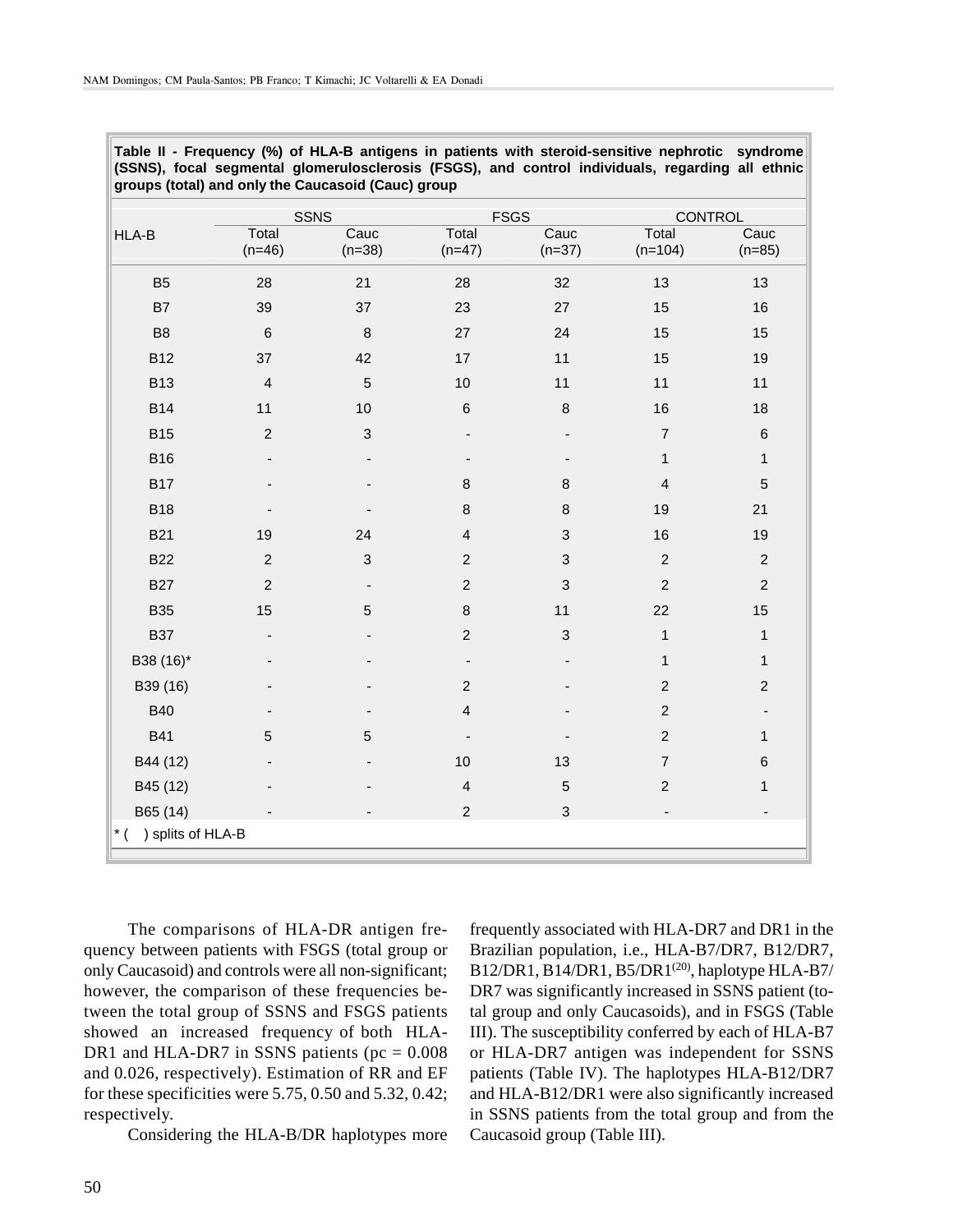**Table III - Frequency (%) of HLA-DR antigens and HLA-B/DR haplotypes in patients with steroidsensitive nephrotic syndrome (SSNS), focal segmental glomerulosclerosis (FSGS), and control individuals, regarding all ethnic groups (total) and only the Caucasoid (Cauc) group. The corrected p value (pc), the relative risk (RR) and the etiologic fraction (EF) were estimated by comparing patients from each group with respective controls**

|                                                                                                                                   | <b>SSNS</b>       |                  |                   | <b>FSGS</b>      | <b>CONTROL</b>     |                  |
|-----------------------------------------------------------------------------------------------------------------------------------|-------------------|------------------|-------------------|------------------|--------------------|------------------|
| <b>HLA-DR</b>                                                                                                                     | Total<br>$(n=46)$ | Cauc<br>$(n=38)$ | Total<br>$(n=47)$ | Cauc<br>$(n=37)$ | Total<br>$(n=104)$ | Cauc<br>$(n=85)$ |
| DR <sub>1</sub>                                                                                                                   | $61*$             | 60               | 21                | 24               | 29                 | 28               |
| DR <sub>2</sub>                                                                                                                   | 52                | 53               | 40                | 40               | 38                 | 40               |
| DR <sub>3</sub>                                                                                                                   | 6                 | 5                | 21                | 19               | 27                 | 32               |
| DR <sub>4</sub>                                                                                                                   | 17                | 13               | 17                | 22               | 22                 | 20               |
| DR <sub>5</sub>                                                                                                                   | 8                 | 10 <sup>1</sup>  | 36                | 30               | 21                 | 21               |
| DR <sub>6</sub>                                                                                                                   |                   |                  | 14                | 16               | 6                  | $\overline{7}$   |
| DR7                                                                                                                               | $52**$            | 55***            | 17                | 19               | 20                 | 22               |
| DR <sub>8</sub>                                                                                                                   |                   |                  | 6                 | 8                | $\overline{2}$     | $\overline{2}$   |
| DR <sub>9</sub>                                                                                                                   |                   |                  | $\overline{2}$    |                  |                    | 1                |
| <b>DR10</b>                                                                                                                       | 2                 | 3                | $\overline{2}$    | 3                |                    | 1                |
| * pc = $0.036$ ; RR = $3.83$ ; EF = $0.45$<br>** $pc = 0.016$ ; RR = 4.31; EF = 0.40<br>*** pc = $0.017$ ; RR = 4.29; EF = $0.40$ |                   |                  |                   |                  |                    |                  |
| Haplotypes HLA-B/DR (number of individuals)                                                                                       |                   |                  |                   |                  |                    |                  |
| B7/DR7                                                                                                                            | $13 \Diamond$     | 15 $\Diamond$    | $6 \Diamond$      | 8                | 1                  | 1                |
| <b>B12/DR7</b>                                                                                                                    | 17 $\diamond$     | $21 \Diamond$    | $\overline{4}$    | 3                | 2                  | 2                |
| <b>B12/DR1</b>                                                                                                                    | 26 $\Diamond$     | $31 \Diamond$    | $\overline{2}$    | 5                | 3                  | 3                |
| $\lozenge$ p < 0.004                                                                                                              |                   |                  |                   |                  |                    |                  |

**Table IV - Frequency of HLA-B7 and non-HLA-B7 antigens between HLA-DR7 positive and negative individuals, and frequency of HLA-DR7 and non-HLA-DR7 antigens between HLA-B7 positive and negative individuals. The number of individuals from the total group and from the Caucasoid group is indicated in square brackets. The calculation of the relative risk and of the p value among individuals with and those without the HLA marker is also shown. Numbers in parentheses refer to the estimation of the RR and p values for individuals in whom the HLA marker was absent**

| Populations                                             | Number of individual<br>in which HLA-B7 is: |                      |          |              |  |
|---------------------------------------------------------|---------------------------------------------|----------------------|----------|--------------|--|
|                                                         | Present                                     | Absent               | RR.      | P            |  |
| HLA-B7 <sup>+</sup> SSNS<br>HLA-B7 <sup>+</sup> Control | 7 [7]<br>1[1]                               | 11 [11]<br>15 [13]   | 9.5(8.3) | 0.04(0.01)   |  |
| HLA-B7 SSNS                                             | 16 [13]                                     | $12$ [7]             | 4.5(5.5) | 0.002(0.001) |  |
| HLA-B7 Control                                          | 20 [18]                                     | 68 [53]              |          |              |  |
|                                                         |                                             |                      |          |              |  |
|                                                         |                                             |                      |          |              |  |
|                                                         | Present                                     | Absent               | RR.      | p            |  |
| HLA-DR7 <sup>+</sup> SSNS                               | 7 [6]                                       | 16 [14]              | 8.7(7.7) | 0.02(0.09)   |  |
| HLA-DR7 <sup>+</sup> Control                            | $1$ [1]                                     | 20 [18]              |          |              |  |
| <b>HLA-DR7 SSNS</b><br><b>HLA-DR7</b> Control           | $11$ [8]<br>15 [13]                         | $12$ [10]<br>68 [53] | 4.1(3.3) | 0.005(0.01)  |  |
| SSNS - steroid-sensitive nephrotic syndrome             |                                             |                      |          |              |  |
|                                                         |                                             |                      |          |              |  |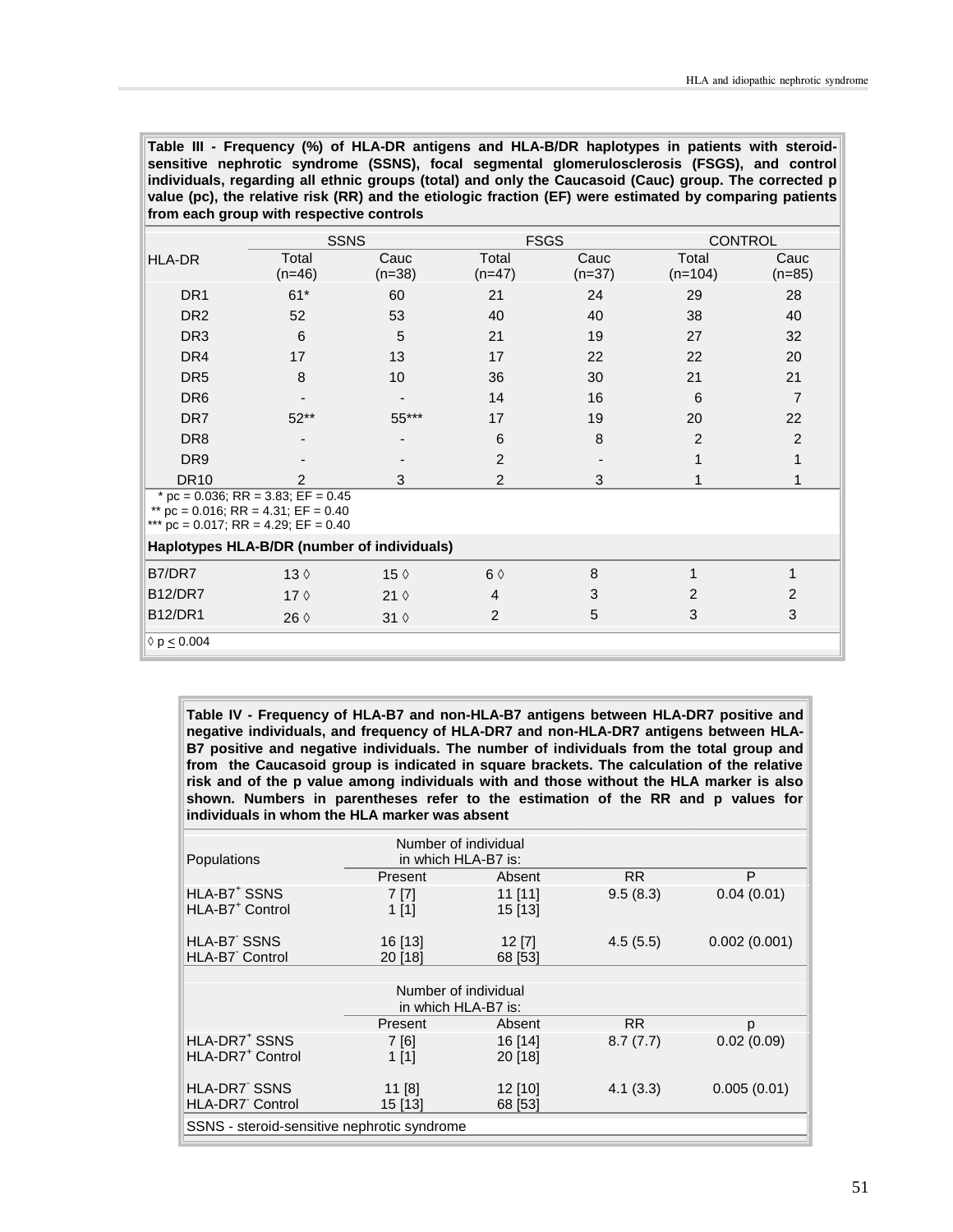## **4. DISCUSSION**

Since there is possibility of transition from MCD to FSGC, and since these two varieties of idiopathic nephrotic syndrome share immunological abnormalities, it is possible that the presentation of one variety or the other may depend upon immunogenetic markers. Most of the studies on HLA antigens have investigated the frequency of these antigens in these two conditions usually considered together. In this study, we have characterized serological HLA typing of patients presenting with SSNS or FSGC in a Brazilian population from the Northeast region of the State of São Paulo.

Although we did not find any significant association of HLA-A or -B antigens with SSNS or FSGC, some studies have reported association of HLA-B8 and HLA-B12 (including splits HLA-B44 and -B45), and HLA-B13 in English<sup>(21)</sup>, South African<sup>(22)</sup>, German and Irish children with SSNS(12,23,24). In contrast, HLA-A28 and HLA-B12 have been associated with FSGC in North American Black or White children and in German children<sup> $(12,15,25)$ </sup>. On the other hand, studies conducted on French or Japanese children with SSNS(13,14,26), and on White or Black North American patients with  $FSGC^{(27)}$  have not shown any association with HLA-A or -B antigens.

HLA-DR7 specificity and the HLA-B7/DR7 haplotype were overrepresented in our series of patients with SSNS, both when considering the whole group or just the Caucasoid group. Since HLA-B7 is in linkage disequilibrium with HLA-DR7 in the Brazilian population<sup> $(20)$ </sup>, we next determined whether the susceptibility conferred by these antigens was dependent on this linkage disequilibrium. In order to detect the strongest association, we estimated the RR and EF for HLA-B7 (3.51 and 0.28, respectively) and for HLA-DR7 (4.31 and 0.40, respectively). In addition, we evaluated the presence of HLA-B7 antigen in patients and controls possessing or not the HLA-DR7 antigen, and the presence of HLA-DR7 in patients and controls possessing or not the HLA-B7 specificity (Table IV). Considering that, in all the combinations of HLA-B7/DR7 antigens studied, the RR and EF were high for both antigens, we concluded that these susceptibility markers were independent. There are several reports showing increased frequency of HLA-DR7 antigen in children with SSNS of distinct ethnic background, i. e., Australian<sup> $(28)$ </sup>, French<sup> $(13,14,17)$ </sup>, Spanish<sup>(29)</sup>, German<sup>(15/17)</sup>, English<sup>(30)</sup>, North American<sup>(31)</sup> and Chinese children<sup>(32)</sup>, whereas HLA-DR8 antigen is observed only in adult Japanese patients<sup> $(33)$ </sup>. In addition, HLA-DQ2 antigen and the combination o f

HLA-DR3/DR7 antigens have also been positively associated with SSNS, whereas HLA-DR2, -DR6 and -DQ1 have been negatively associated with SSNS in children of French and German ancestry $(17)$ . Besides serological HLA typing, restriction fragment length polymorphism typing of HLA\*DRB and \*DQB genes has also indicated increased frequency of HLA-DRB1\*0701 and HLA-DOB1\*0201 alleles in French, German and English patients with SSNS (16,17,30). On the other hand, HLA-DR3 antigen and the HLA-DR3/ DR7 or HLA-B8/DR3/DR7 combinations have been associated with steroid-resistant nephrotic syndrome in French and German children<sup> $(14,15,17)$ </sup>. In addition to HLA-DR7 and HLA-DR1 antigen, the combination of HLA-DR1/DR7 antigens was also overrepresented in our series of SSNS patients as the whole group. Since HLA-DR1 has never been previously associated with SSNS, this specificity could be a characteristic marker for SSNS in this Brazilian population.

Although neither HLA-B7 nor HLA-DR7 antigens were increased in FSGC patients (total group or only Caucasoids), the frequency of haplotype HLA-B7/DR7 was significantly increased in relation to the control population. There are few studies evaluating HLA antigens exclusively in patients with FSGC. Family studies conducted on Hispanic<sup>(34)</sup> and Australian<sup>(35)</sup> siblings with FSGC have indicated the presence of HLA-DR8 and HLA-DR3/DR7 antigens, respectively. In unrelated patients, Glicklich et al.  $(25)$  reported an increased frequency of HLA-DR4 antigen in both White and Black North American patients with idiopathic FSGC. Freedman et al.<sup>(27)</sup>, studying 605 renal transplant recipients with renal failure due to FSGC, detected no significant association with HLA-DR antigens in African Americans or Caucasian patients. Although these authors did not mention whether the patients had idiopathic or secondary FSGC, their results are similar to ours. In contrast, Gerbase-de-Lima(36) studying 19 Brazilian patients from the city of São Paulo presenting with FSGS (16 White and 3 of Japanese origin) found an association with HLA-DR4 antigen. The non-observation of significant association with HLA-DR antigens, as reported in this study, did not mean absence of association. Perhaps the study of HLA-DQ and DP specificities may disclose such an association. The comparative immunophenotyping of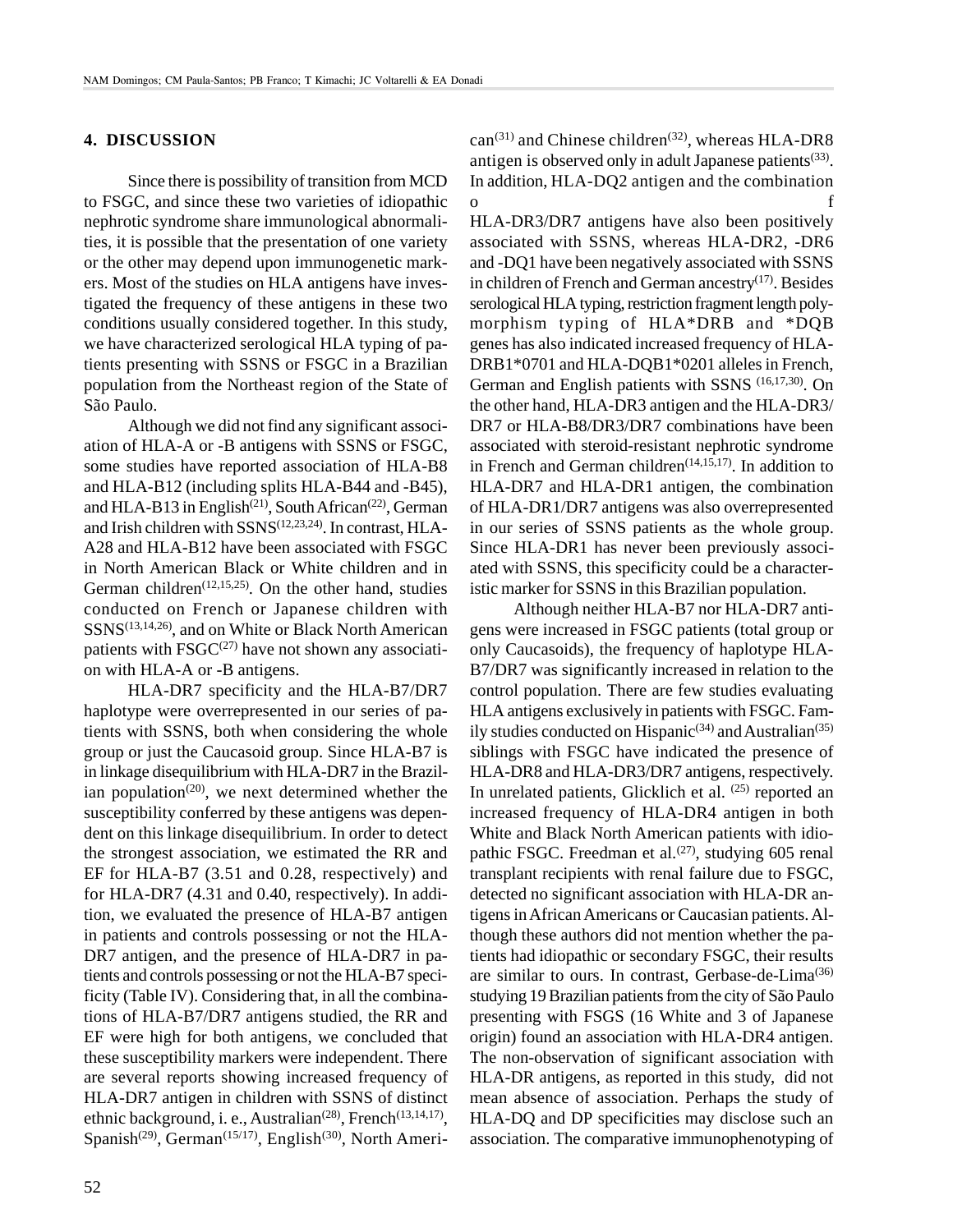kidney biopsies from normal versus FSGC individuals revealed a reduction of HLA class II antigens along with increased CD8-positive lymphocytes in sclerotic glomeruli, and an abnormal expression of HLA-DQ and -DP antigens in proximal tubular epithelial cells together with increased numbers of interstitial CD4 positive lymphocytes<sup> $(37)$ </sup>, suggesting the participation of HLA-DQ and -DP molecules in the pathogenesis of FSGC.

In conclusion, even though the genetic features of the Brazilian population are non-homogeneous, our series of patients with SSNS (total group or only Caucasoids) presented an immunogenetic marker (HLA-DR7) which is similar to that observed in more homogeneous Caucasoid populations reported in the literature. In addition, the haplotype HLA-B7/DR7, HLA-DR1 antigen and the combination of HLA-DR1/ DR7 antigens may represent peculiar immunogenetic markers for SSNS Brazilian patients. In contrast, patients with FSGC presented no detectable HLA-A, -B or -DR antigen association; however, the HLA-B7/DR7 haplotype was also overrepresented in this series. Therefore, besides immunologic and pathogenic features, SSNS and FSGC also share increased frequency of the HLA-B7/DR7 haplotype. Although there are some diseases defined as idiopathic nephrotic syndrome, they may represent different stages of a single disease, depending on the immunogenetic background of the patient. Certainly, this subject deserves further investigation. The study of the major histocompatibility complex alleles at the molecular level may identify susceptibility/protective genes responsible for the association of HLA and idiopathic nephrotic syndrome.

DOMINGOS NAM; PAULA-SANTOS CM; FRANCO PB; KIMACHI T; VOLTARELLI JC & DONADI EA. Características imunogenéticas da síndrome nefrótica corticossensível e da glomerulosclerose segmentar e focal em pacientes brasileiros da região nordeste do estado de São Paulo. **Medicina, Ribeirão Preto, 33:** 47-54, jan./mar. 2000.

**RESUMO:** A síndrome nefrótica corticossensível (SNCS) e a glomerulonefrite esclerosante segmentar e focal (GESF) compartilham características imunológicas e patogênicas. Foram estudados 93 pacientes brasileiros (46 com SNCS e 47 com GESF) e 104 indivíduos-controle, para caracterizar os perfis imunogenéticos dessas variedades de síndromes nefróticas idiopáticas. Os antígenos HLA-A, -B e –DR foram tipificados, usando-se método sorológico. Embora nenhuma associação com os antígenos HLA-A ou –B fosse observada, as freqüências dos antígenos HLA-B7 e –B12 estavam significantemente elevadas nos pacientes com SNCS. Os antígenos HLA-DR7, HLA-DR1 e a combinação de antígenos HLA-DR1/DR7 estavam significantemente elevados nos pacientes com SNCS, em relação aos indivíduos-controle, ou em relação aos pacientes com GESF. A avaliação somente de pacientes caucasóides revelou que o antígeno HLA-DR7 continuava elevado nos pacientes com SNCS. O haplótipo HLA-B7/DR7 estava significantemente elevado nos pacientes com SNCS e GESF. Embora a população brasileira seja altamente miscigenada, a freqüência do antígeno HLA-DR7, que confere susceptibilidade a SNCS em outras populações, estava também elevada na série de pacientes caucasóides aqui estudada.

**UNITERMOS:** Antígenos HLA. Síndrome Nefrótica. Glomerulosclerose Focal.

## **REFERENCES**

- 1 RITZ E. Pathogenesis of "idiopathic" nephrotic syndrome**. N Engl J Med 330**: 61-62, 1994.
- 2 NEUHAUS TJ & BARRAT TM. Minimal change disease. In: MASSRY SG & GLASSOCK RJ, eds, **Massry & Glassock's textbook of nephrology,** 3rd ed, Williams & Wilkins, Baltimore, p. 710-719, 1995.
- 3 RICH AR. A hitherto undescribed vulnerability of juxtamedullary glomeruli in lipoid nephrosis**. Bull John Hopkins Hosp 100**: 173-186, 1957.
- 4 MEYRIET AY. Focal segmental glomerulosclerosis. In: MASSRY SG & GLASSOCK RJ, eds, **Massry & Glassock's textbook of nephrology,** 3rd ed, Williams & Wilkins, Baltimore, p. 719-726, 1995.
- 5 DANTAL J; BIGOT E; BOGERS W; TESTA A; KRIAA F; JACQUES Y; HURAULT-DE-LIGNY B; NIAUDET P; CHARPENTIER B & SOULILOU JP. Effect of plasma protein adsorption on protein excretion in kidney-transplant recipients with recurrent nephrotic syndrome. **N Engl J Med 330:** 7-14, 1994.
- 6 SHALHOUB RJ. Pathogenesis of lipoid nephrosis: a disorder of T-cell function**. Lancet 2**: 556-560, 1974.